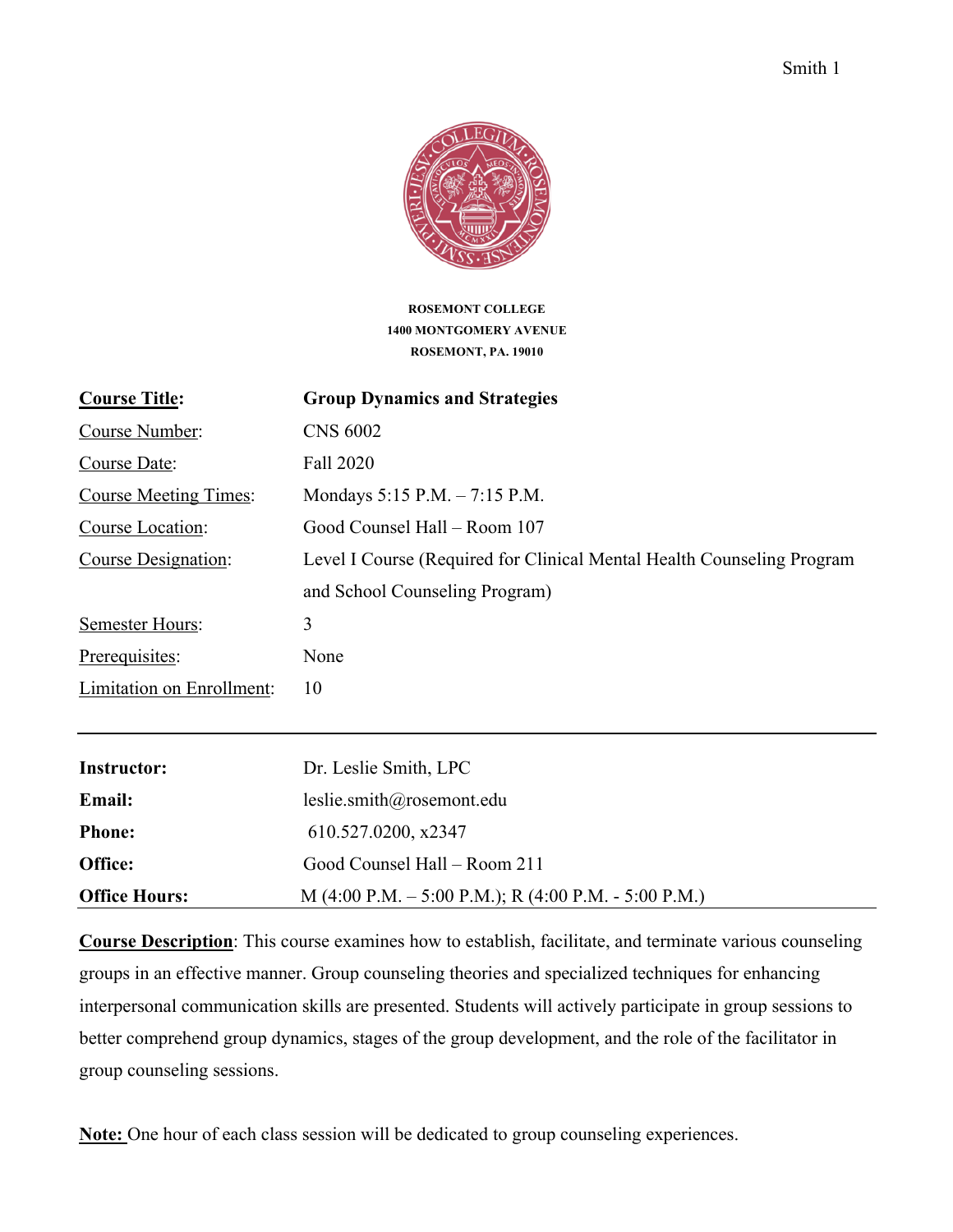**Rosemont Mission Statement**: Rosemont College is a community of lifelong learners dedicated to academic excellence and fostering joy in the pursuit of knowledge. Rosemont College seeks to develop in all members of the community open and critical minds, the ability to make reasoned moral decisions, and a sense of responsibility to serve others in our global society. Rooted in Catholicism, Rosemont welcomes all faiths and is guided by the educational principles of Cornelia Connelly and the Society of the Holy Child Jesus to meet the needs of the time. Rosemont College values trust in and reverence for the dignity of each person, diversity with a commitment to building an intercultural community, persistence and courage in promoting justice with compassion, and care for the Earth as our common home.

**Professional Performance Evaluation:** Rosemont College has identified five professional dispositions that relate to the goals of the Graduate Counseling program. Faculty members will evaluate each student on their professional dispositions during each course at the conclusion of the semester using the Professional Performance Evaluation Form.

1. **Flexibility/Openness:** Open willingness to different perspectives; Flexible to new demands, the environment, and accept necessary changes; Search for peer opinions, accept constructive feedback, and incorporate feedback from peers

2. **Collaboration:** Accept mistakes, avoid blame, apply feedback toward growth, and monitor self for professionalism; Reach consensus, initiate compromise, and show concern for group goals; Invite feedback, incorporate supervisory feedback, and give feedback

3. **Awareness:** Awareness of own impact on others; Ability to deal with conflict; ability to express feelings effectively and appropriately; Understand and demonstrate multicultural concerns and social justice. Identification of biases and prejudices of self and society.

4. **Initiative and Motivation:** Met or exceed all of the class requirements, showed creativity; Adhere to school and SPGS policies; Proficient graduate level oral and written skills

5. **Responsibility:** Maintain professional boundaries, sensitive to diversity, safeguard confidentiality, Dedication to Counseling Profession; Attend and adhere to Ethical Standards

This syllabus is provided to you as a means of conveying what you should expect from this course. It outlines the responsibilities of the instructor in conducting the class – the course content, planned scheduled of classes and assignments, grade components, and method(s) of grading. It also outlines your responsibilities as a part of this class. By remaining in this class, you indicate your acceptance of your responsibilities as a student and agree to the terms specified in the syllabus.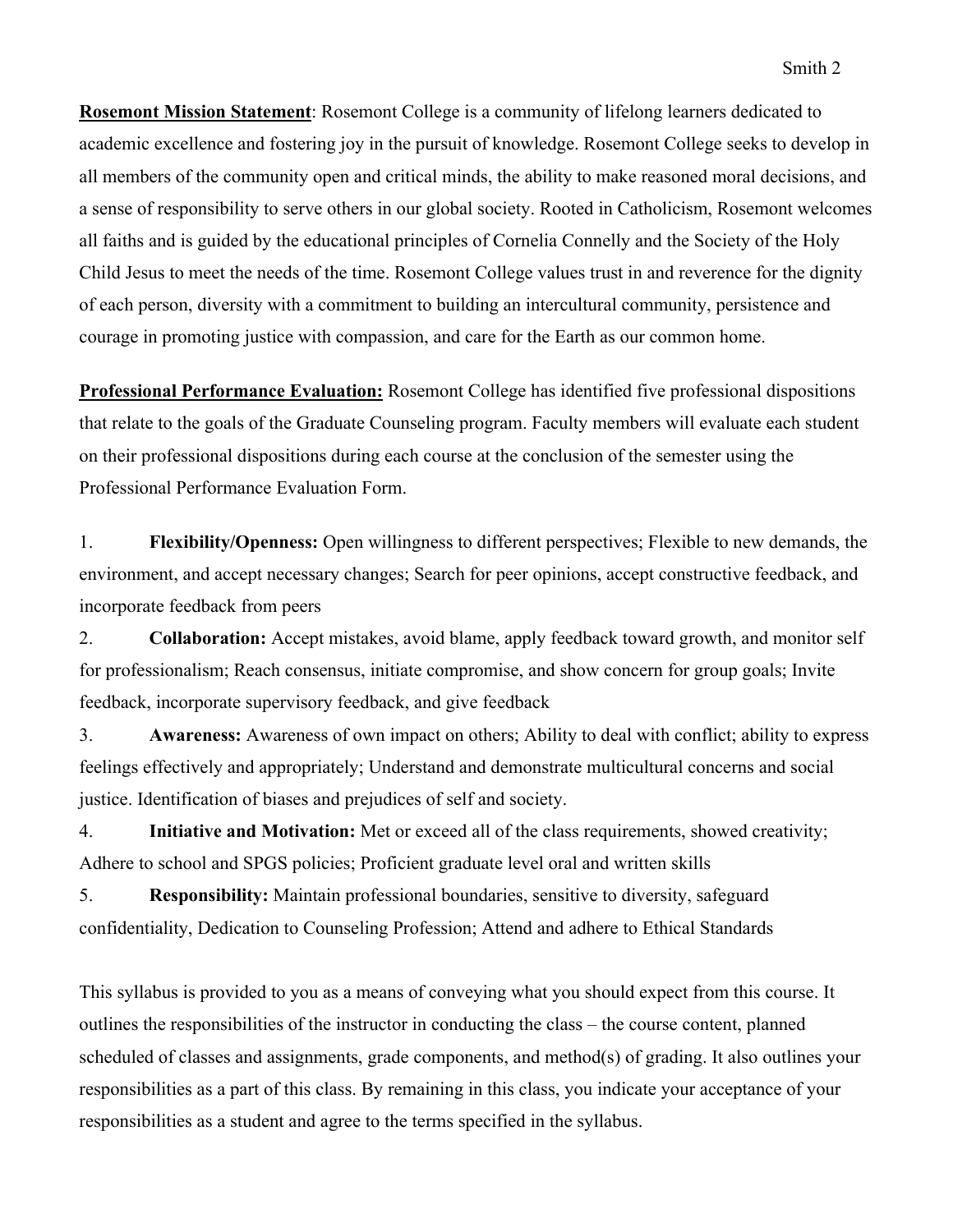**Note**: The instructor reserves the right to adjust the course schedule and content during the semester in order to accurately reflect the progress being made by the class. This may result in modifications to assignment and exam due dates and/or course content.

### **I. Student Learning Outcomes**

Upon completion of this course, students will be able to:

- A. Understand and apply ethically appropriate counseling skills and techniques to positively influence the helping process across clients of various developmental levels within a group setting.
- B. Utilize group counseling theories within mock counseling session exercises with attention to appropriate interventions, leadership skills, and purpose of the group sessions.
- C. Demonstrate an ability to manage group dynamics, including knowledge of therapeutic factors and developmentally appropriate roles and behaviors for clients and counselors.
- D. Design and implement a comprehensive counseling group with an awareness of ethically appropriate forms of assessment and recruitment as well as counseling goals and objectives with its intended population.
- E. Exhibit flexibility and cultural competency when planning and conducting group counseling sessions to most effectively develop cohesion and support within the group dynamic.
- F. Maintain personal boundaries while maintaining therapeutic engagement with all group members to foster group process and development.
- G. Analyze and apply current research methods to incorporate evidenced based practices and address the mental health needs of specific demographics within the therapeutic setting, i.e., addictions, life transitions, and grief.
- H. Attain first-hand knowledge of group membership by participating in experiential group counseling enactments and written reflection on their personal experience as group members and leaders.

# **II. Course Content**

- A. Types of Groups and Group Work
	- a. Classifying Groups
	- b. Task/Work Groups
	- c. Psychoeducational Groups
	- d. Counseling Groups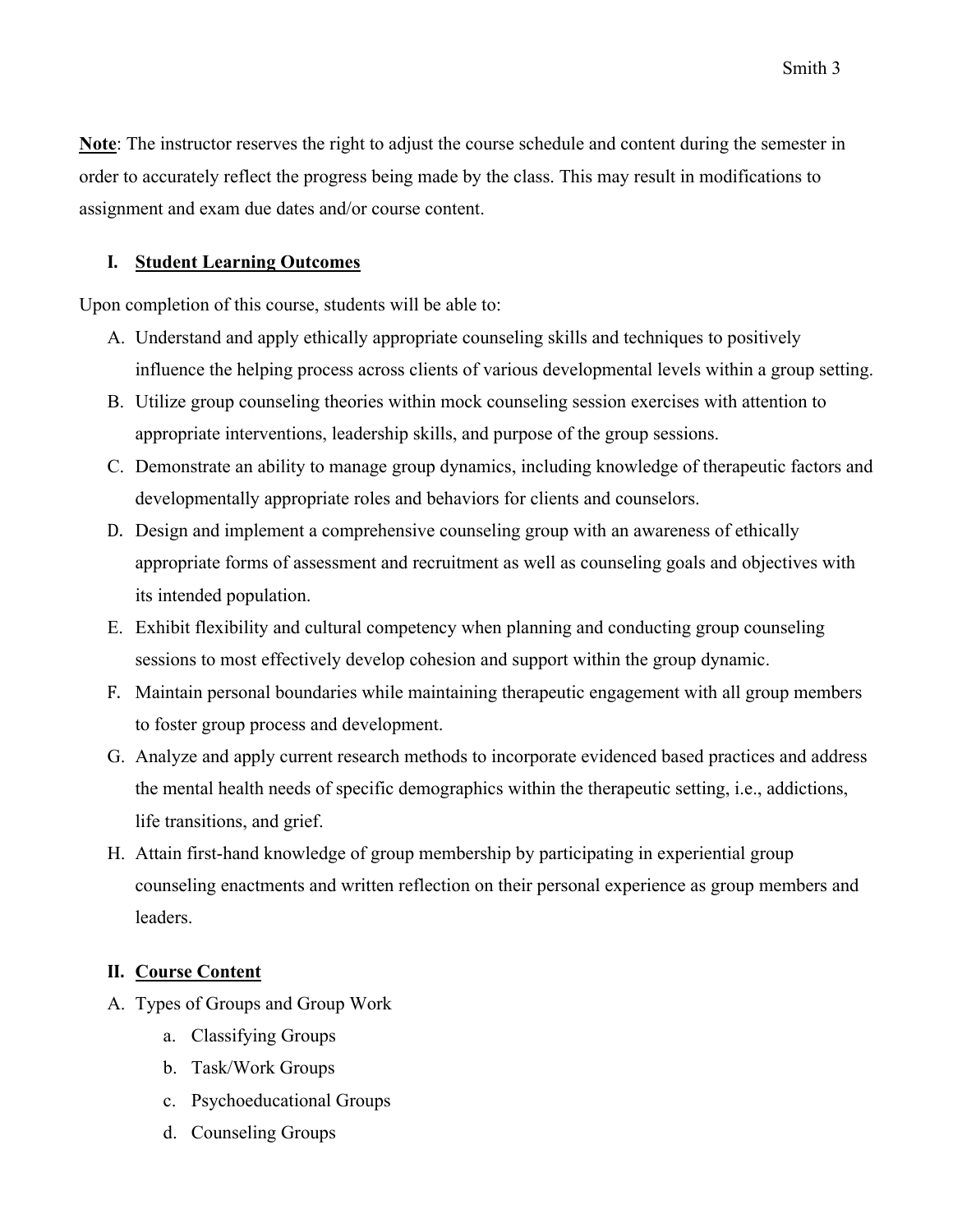- e. Psychotherapy Groups
- f. Mixed Groups
- B. Group Dynamics
	- a. Group Content & Group Process
		- i. Balance between Content & Process
	- b. Group as a System
		- i. Preplanning
		- ii. Group Structure
		- iii. Group Exercises and Activities
		- iv. Group Interaction
		- v. Members Roles
	- c. Group, Individual & Family Dynamics
- C. Effective Group Leadership
	- a. Leadership
	- b. Group Leadership Styles
	- c. Leadership Styles for Different Roles
	- d. Personal Qualities of Effective Group Leaders
	- e. Theory & Effective Group Leaders
	- f. Knowledge & Skills of Effective Group Leaders
		- i. Core Group Knowledge & Skills
		- ii. Specific Group Skills
	- g. Group Leadership Roles & Functions
		- i. Leaders & Group Conflict
	- h. Co-Leaders in Groups
		- i. Advantages
		- ii. Disadvantages
	- i. Group Supervision
- D. Forming A Group
	- a. Steps in the Forming Stage
		- i. Step 1: Developing a Rationale for the Group
		- ii. Step 2: Deciding on Theoretical Format
		- iii. Step 3: Weighing Practical Considerations
		- iv. Step 4: Publicizing the Group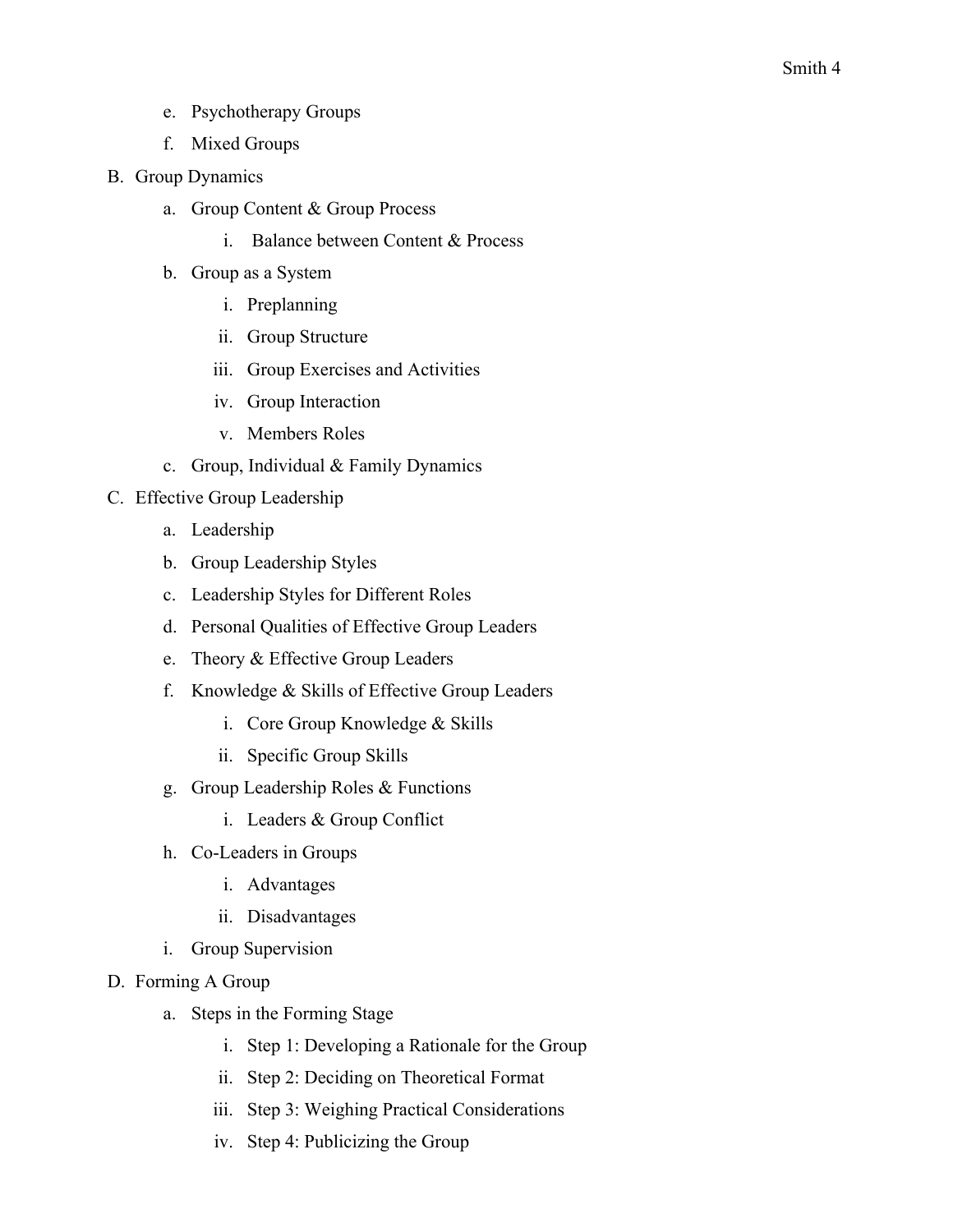- v. Step 5: Screening & Pre-training
- vi. Step 6: Selecting Group Members
- vii. Step 7: Selecting a Group Leader
- b. Tasks of the Beginning Group
	- i. Dealing with Apprehension
	- ii. Reviewing Goals and Contracts
	- iii. Specifying Group Roles
	- iv. Setting Limits
	- v. Promoting a Positive Interchange
- c. Resolving Potential Group Problems
	- i. People Problems
	- ii. Group Procedural Problems
- d. Useful Procedures Beginning Stage of a Group
- E. Transition Period in a Group: Storming & Norming
	- a. Storming
		- i. Peer Relationships in Storming
		- ii. Resistance During Storming
		- iii. Task Processing in Storming
		- iv. Working through Storming
		- v. Results through Storming
	- b. Norms & Norming
		- i. Peer Relationships
		- ii. Task Processing
		- iii. Examining Aspects
		- iv. Promoting
		- v. Results
- F. Working Stages
	- a. Peer Relationships
	- b. Task Processes
	- c. Teamwork & Team Building
	- d. Problems in Working Stage
		- i. Racial & Gender Issues
		- ii. Group Collusion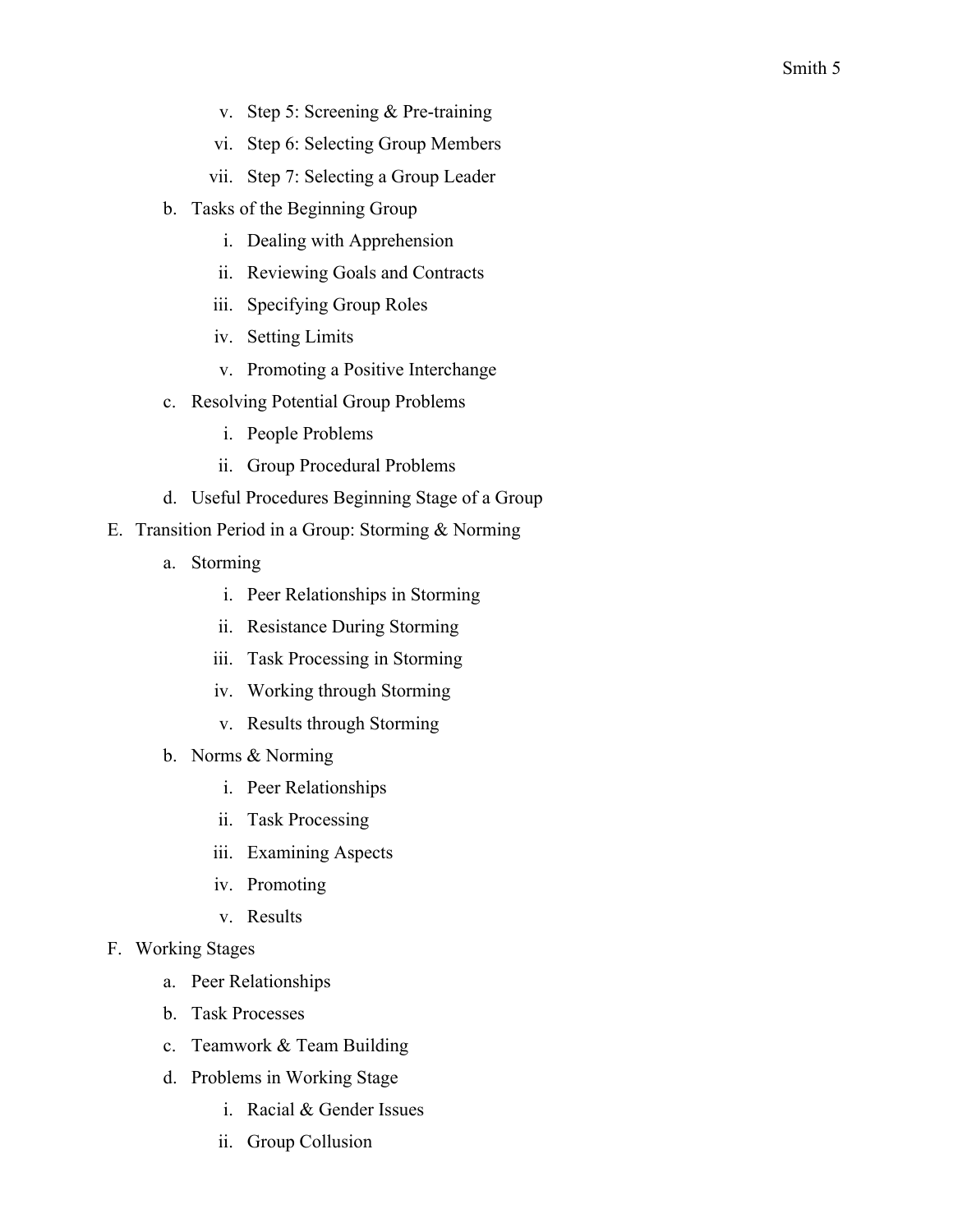- e. Working Stage of the Group
- f. Strategies for Assisting Groups
	- i. Modeling by Leaders
	- ii. Exercises
	- iii. Group Observing
	- iv. Brainstorming
	- v. Normal Group Techniques
- G. Closing a Group
	- a. Preparing for Closing a Group
	- b. Effects on Individuals
	- c. Premature Closing
	- d. Closing of a Group Session
	- e. Final Closing of a Group
	- f. Problems in Closing
		- i. Denial
		- ii. Transference
		- iii. Countertransference
		- iv. Handling the Closing
	- g. Follow-Up Sessions
- H. Diversity & Social Justice
	- a. History
	- b. Stages
	- c. Challenges of Culturally Diverse groups
	- d. Myths about Multicultural Groups
	- e. Goals
	- f. Assessment
	- g. Leadership
	- h. Working with Different Cultural Groups
		- i. African Americans
		- ii. Hispanic/Latino/Americans
		- iii. Asian Americans
		- iv. Native Americans
		- v. Arab Americans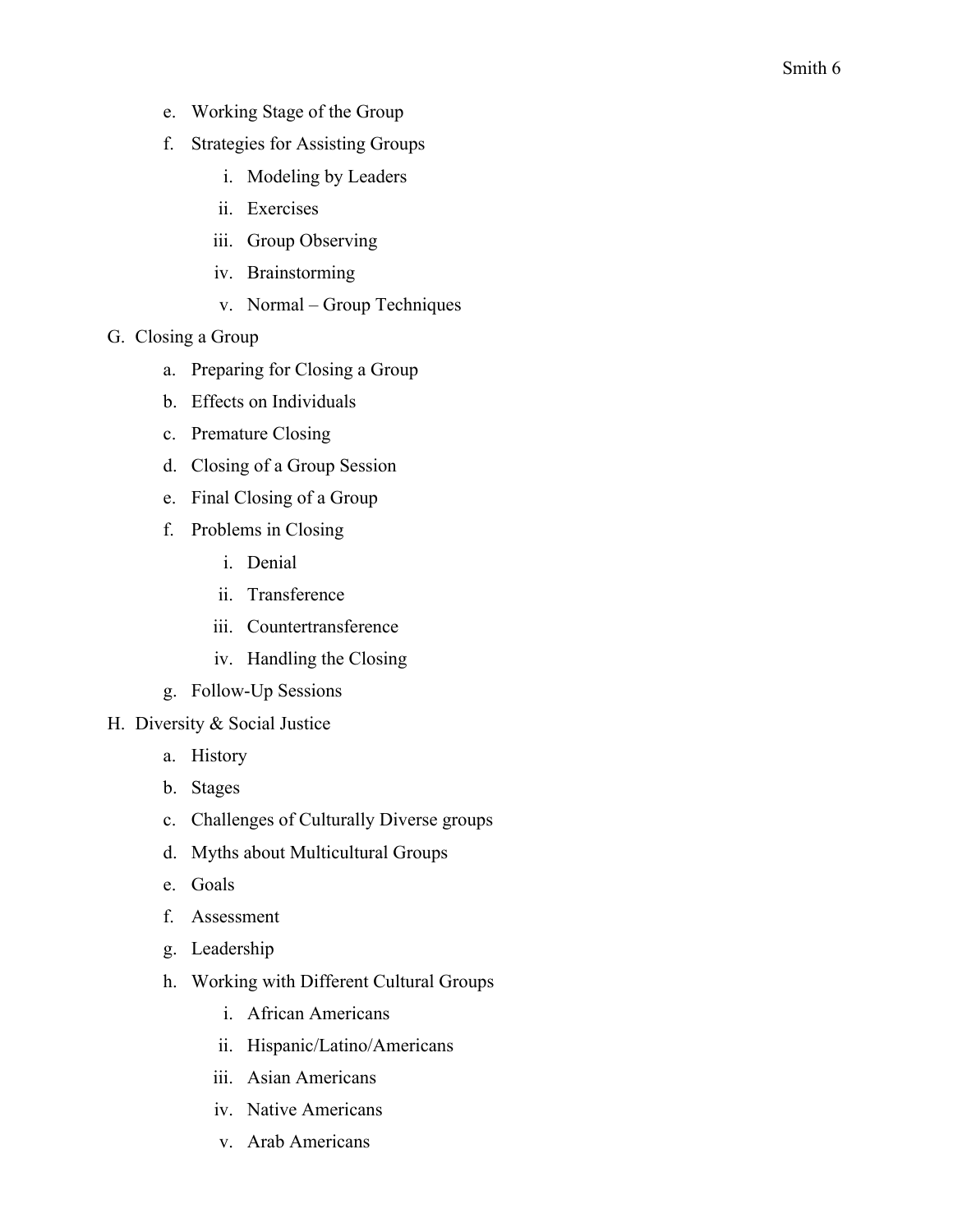- vi. European Americans
- i. Groups for LGBTQ
- I. Specialty Groups & Creativity in Groups
	- a. Trauma Stress Groups
	- b. On –Line Groups
	- c. Cancer Support Groups
	- d. Military Personnel & Families
	- e. Creativity in Groups
- J. Ethical & Legal Aspects of Working with Groups
	- a. Nature of ethics & Ethical Codes
	- b. Major Ethical and Legal Issues in Group Work
	- c. Making Ethical Decisions
	- d. Promoting Ethical Principles
- K. Groups for Children
	- a. Types of Groups
		- i. Guidance for Elementary/Middle Schools
		- ii. Counseling within the Schools
	- b. Setting Up Groups for Children
- L. Groups for Adolescents
	- a. Types of groups
		- i. Developmental Psychoeducational Groups
- M. Groups for Adults
	- a. Types
	- b. Setting Up
	- c. Role of Leader
	- d. Studies on Outcomes
- N. Theoretical Approaches to Groups
	- a. Transactional Analysis, Reality Therapy, Adlerian & Person Centered
	- b. Existential, Gestalt, RET. & Psychodrama Group

#### III. **Methods of Instruction**

- A. Lecture and Discussion
- B. Experiential Activities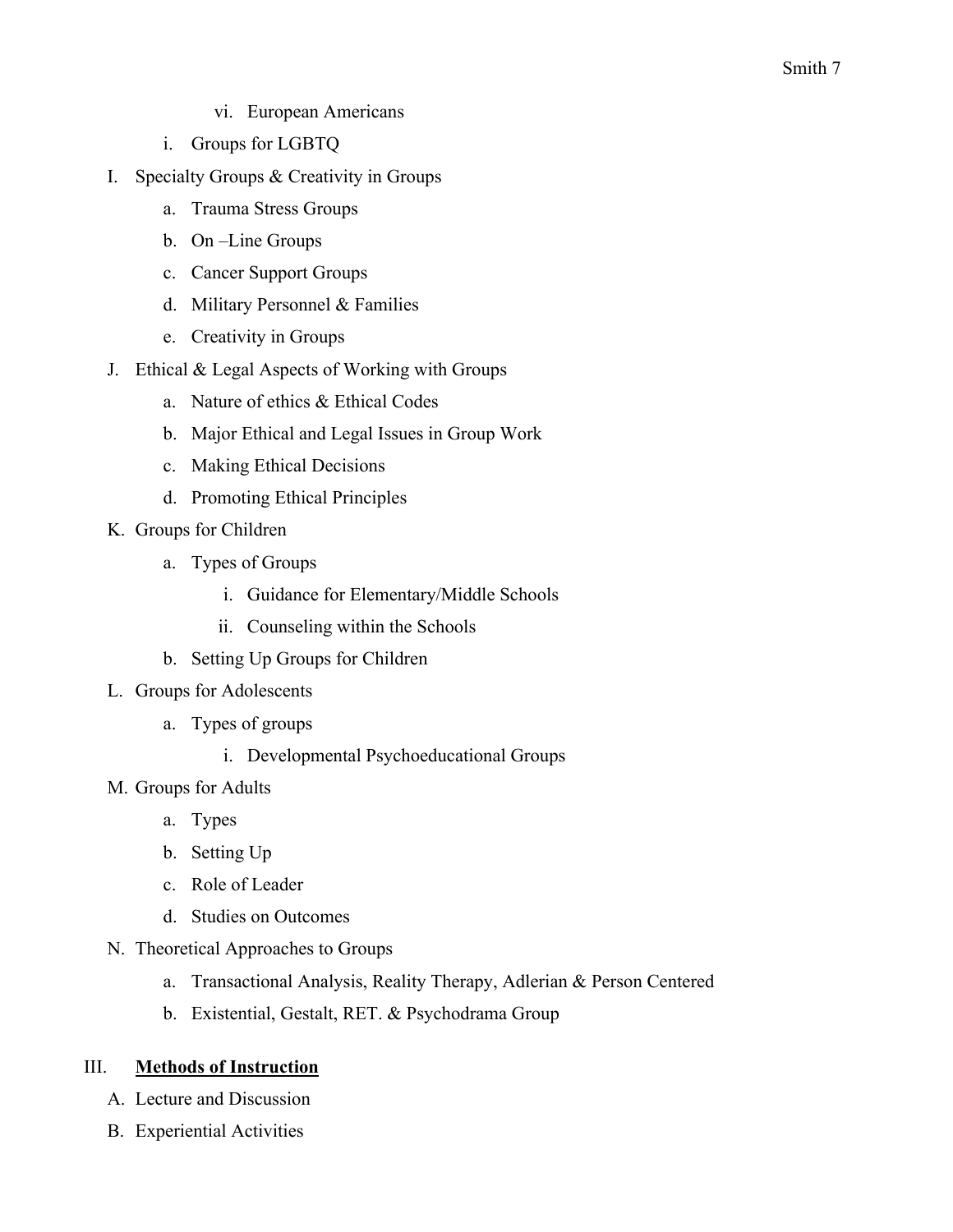- C. Discussion Board
- D. Course Readings
- E. Assisted Technology
- F. Role Play Scenarios

#### IV. **Methods of Assessment**

| <b>Assignment</b>                      | <b>Points</b>     |
|----------------------------------------|-------------------|
| A.) Posts and Reflections              | 10-Points         |
| B.) Theory Paper                       | 15-Points         |
| C.) Co-Leading and Group Participation | 20-Points         |
| D.) Group Development                  | 25-Points         |
| E.) Final Examination                  | 30-Points         |
| <b>Total Points</b>                    | <b>100-Points</b> |

A. **Posts and Reflections:** There will be questions posted online through Canvas throughout the course that will require student responses through a discussion forum. These questions will be related to material presented in class and may involve watching videos, researching articles, and supplemental reading. After answering the question(s), students will offer two reflections on the posts of their peers. Questions will encourage students to think critically and personally reflect about new material presented in class and in the course reading.

**Total Points**: 10-Points

# **Student Learning Outcomes**: A - H

- B. **Theory Papers:** This 6-8 page paper will require students to choose two theoretical approaches utilized within group counseling. Students will frame their conceptualization of these two group counseling theories through the lens of a demographic for implementation (students will need to have their demographic and type of group approved by the instructor prior to starting the assignment, i.e. career, addiction, trauma, survivors of sexual abuse etc.). The incorporation of evidenced based practices with the chosen demographic is encouraged as well as scholarly articles to support your thoughts and considerations. Students will need to include the following in the assignment:
	- (1.) Analyze the purpose of the group
	- (2.) Communicate how the group will be effective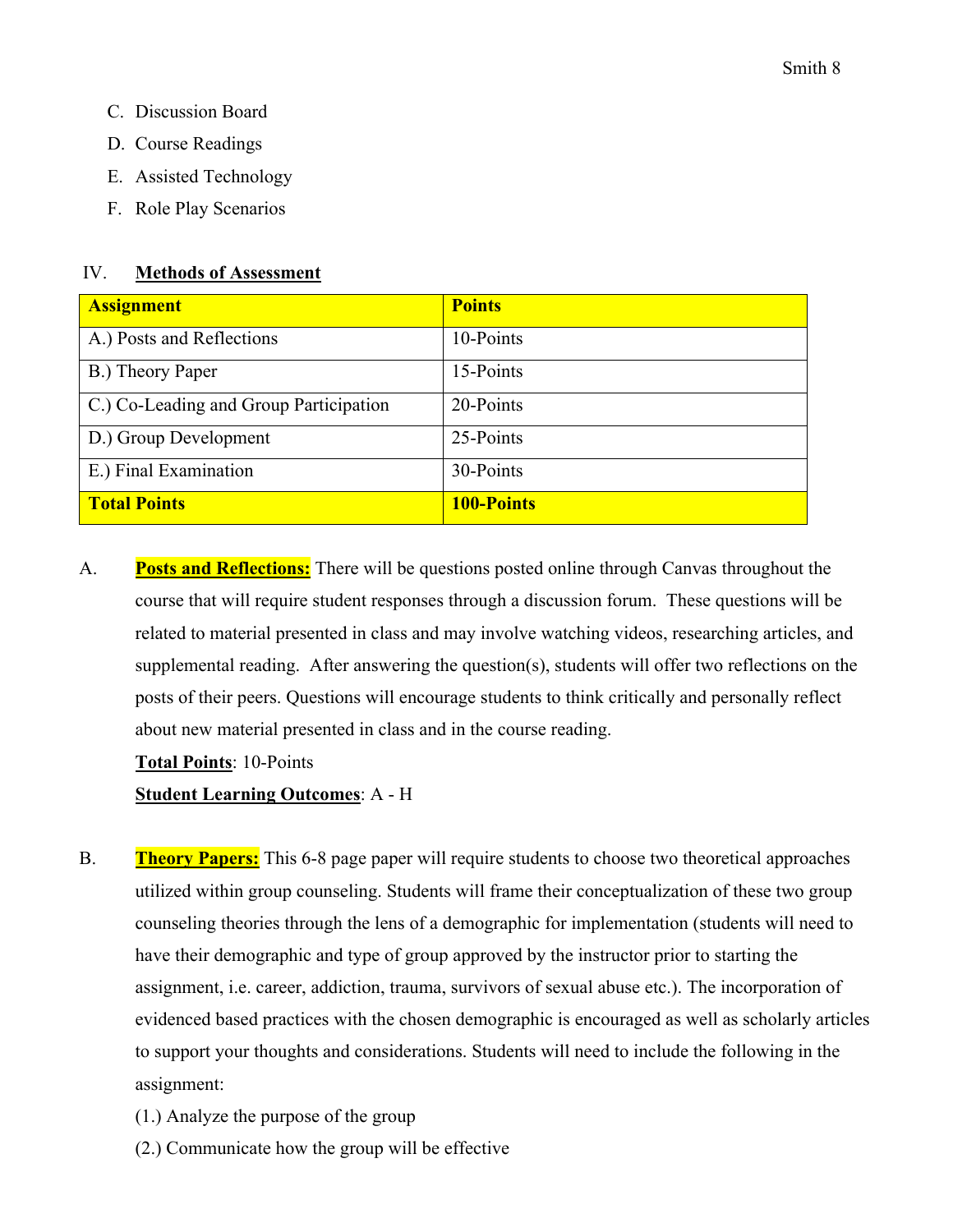- (4.) Consider potential limitations of the group
- (5.) Reflect upon how these approaches connect to student counseling identity
- (6.) APA Formatting with references from scholarly articles

**Total Points**: 15-Points

**Student Learning Outcomes**: A, B, C, G

C. **Co-Leading and Group Participation:** During the first class, experiential groups will be assigned based on the five stages of group. Students will form pairs to be co-leaders and will lead a group role-play by facilitating a group session based on one of the stages of group. Students will be required to research and understand the group stage assigned and apply appropriate group counseling practices to address effective group formation and potential problems within the group setting. Over the semester, students will have the opportunity to be both leaders and participants of groups to understand the role of the counselor and the client.

**Total Points**: 20-Points

**Student Learning Outcomes**: A, B, C, E, F, G, H

D. **Group Development:** This 6-8 page paper will review the development of a group with a multicultural population. Students will consider how to build a group from the establishment phase to the termination phase. By doing so, students will better understand how ethical and legal considerations are incorporated into group formation and development. Students will need to include the following within the assignment:

(1.) Describe the group type, group topic and multicultural population of focus

(2.) Articulate where the group counseling sessions will occur and how many sessions will be offered

(3.) Communicate how you will identify potential group members, assess client need for the group, and the process regarding client entry and potential exit from the group

(4.) Consider group counseling approaches that may be effective for the intended multicultural population

(5.) Emphasize group norms that will promote development

(5.) Highlight potential topics for group counseling sessions and how these discussions and/or activities will address group counseling goals and objectives

(6.) Demonstrate how the group counseling sessions will be evaluation for potential modification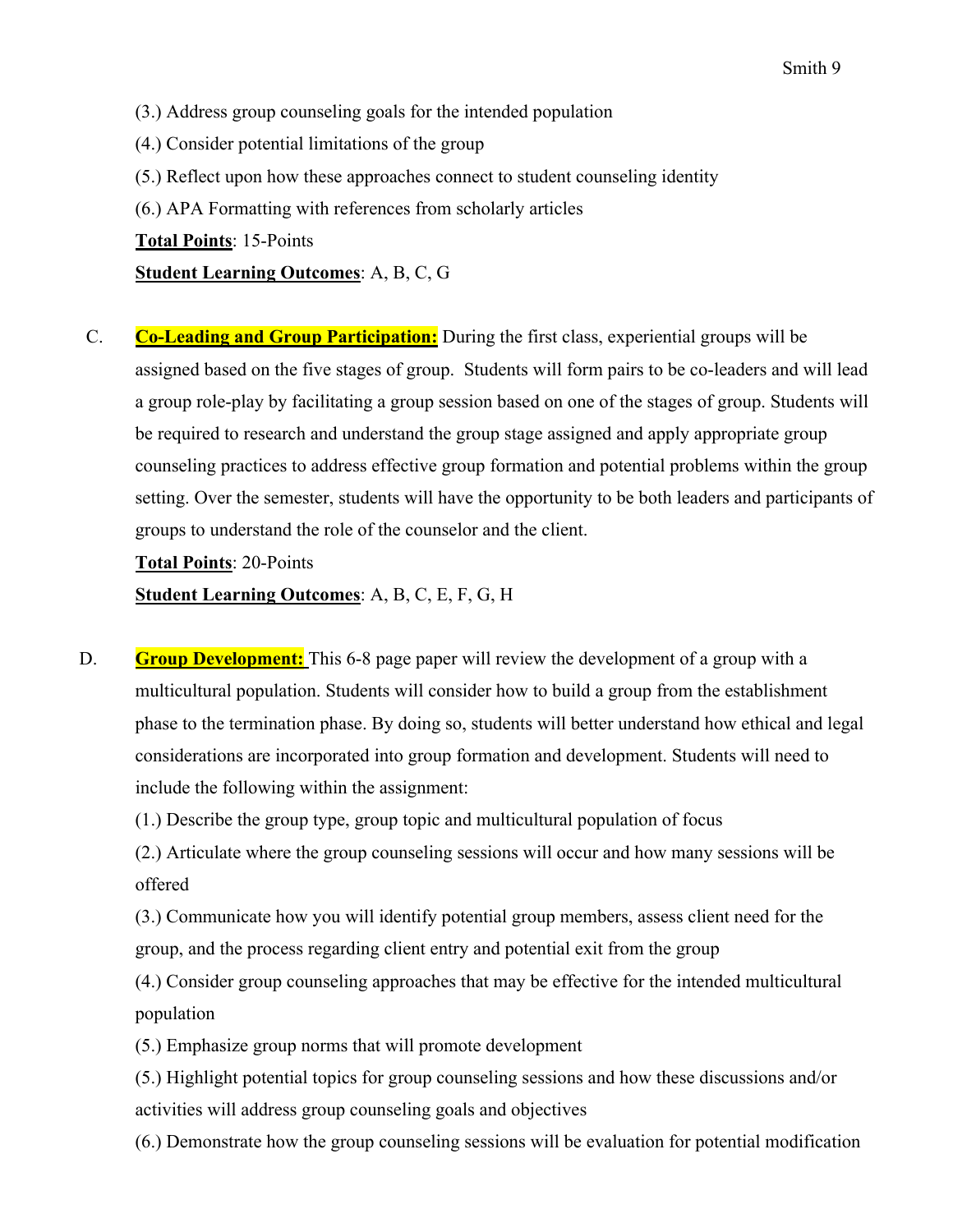**Total Points**: 25-Points **Student Learning Outcomes**: A, B, D, E, G

E. **Final Examination:** There will be a final examination at the conclusion of the semester. The examination will be multiple choice and true/false questions. The information on the exams will be taken from the lectures, classroom activities, presentations, and readings. The nature of the examination should assist you in preparing for you to take the National Counselor Examination (NCE), which is required for licensure as a professional counselor (LPC) in Pennsylvania. **Total Points**: 30-Points **Student Learning Outcomes**: A-H

# **V. Final Grade Scale**

**Note**: All students in the Graduate Counseling Program MUST receive a grade of **"B" or higher.** If a student fails to do so, **he or she must repeat the course before continuing in the program.** 

Please see the SGPS Academic Catalog or Graduate Counseling Student Handbook for additional information about course grades and academic integrity:

SGPS Academic Catalog

Graduate Counseling Student Handbook

| Α       | $100 - 93$   |
|---------|--------------|
| $A-$    | $90 - 92$    |
| $B+$    | $87 - 89$    |
| Β       | $83 - 86$    |
| $*B-$   | $80 - 82$    |
| $*C+$   | $77 - 79$    |
| ${}^*C$ | $73 - 76$    |
| $*C-$   | $70 - 72$    |
| $*F$    | 70 and Below |

Students are responsible for understanding and will be held accountable for the information on the following topics that can be found within the Academic Catalog.

**Attendance Policy:** Timely, consistent attendance in class has been shown to have a direct correlation to student performance. Missing classes causes students to fall behind in the course material. The policy for this class is that undocumented absences and tardy attendance are unacceptable. Absences are permitted only in cases of illness or other legitimate causes (family emergency, death in the family, etc.). In cases of a documented absence from a class, the student will have both the opportunity and responsibility to make up all class work missed.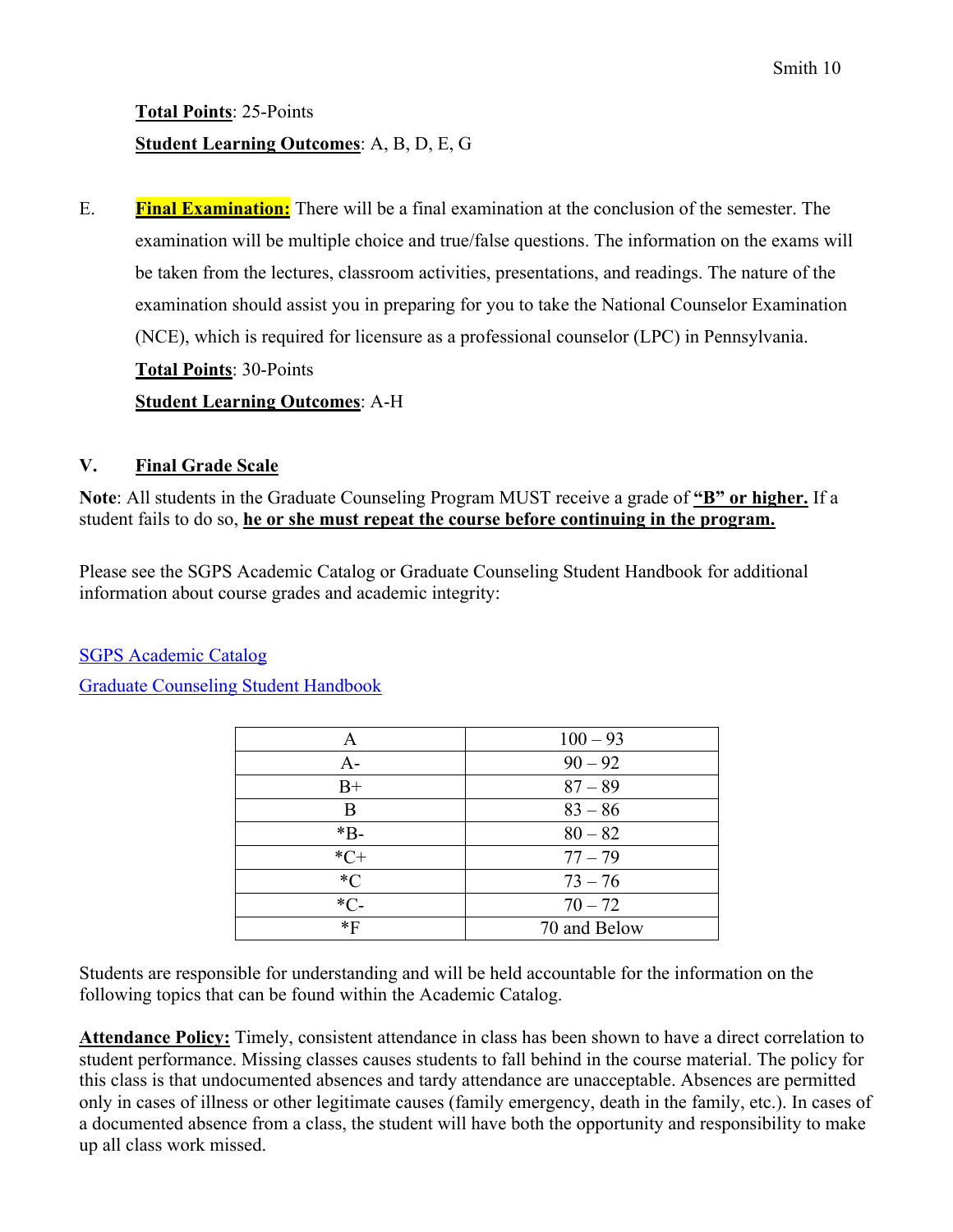Students are allowed documented absences equivalent to one week of classes for any course in which they are enrolled. This course meets for 13-class sessions. Therefore, you will only be permitted to miss 1 class session over the semester without absences impacting your final grade. Absences are counted from the first day of class.

Entering the class late or leaving the room during class interrupts the classwork in progress and is disruptive to the learning process for students who are trying to learn. Serious tardiness or leaving class sessions frequently may impact your final grade for the course.

**Academic Integrity:** Academic integrity is important to the intellectual climate at Rosemont College. Violations of academic integrity cannot be tolerated and may result in the student's failure in a course and/or suspension or expulsion from Rosemont College. Academic dishonesty includes but is not limited to: plagiarism; fabrication of data, information, or citations; multiple submissions of the same work in different courses; and cheating on exams or assignments. Cheating of any kind WILL result in a zero on the work in question and a letter grade reduction in the course grade after the student's grade is calculated using the zero on the work in question. At the instructor's discretion, it may also result in failing the course and/or reporting of the incident to the administration for further action.

**Class Assignments***:* Assignments that are not completed by the stated deadline will not be accepted. The submission of assignments that are late due to legitimate medical reasons or other extraordinary circumstances will be considered. Such circumstances must be supported by written documentation from an acceptable third party.

**Communications:** Changes in schedules, assignments, guidance, etc. will be communicated only to your Rosemont e-mail address. E-mail is the preferred way to communicate with the instructor and must be sent to the e-mail address listed on the front of this syllabus.

**Disability Statement:** If you have been approved for accommodations under ADA/504, please speak with the professor outside of class so that it is certain that all accommodations are provided promptly and completely. If you have not yet been approved for accommodations under ADA/504, but believe you might be entitled to them, please contact the Dean of Students in the Student Life Office at extension 2400 immediately. It would also be wise to speak with your professor, since temporary arrangements may be made under certain circumstances.

**Student Concerns***:* Students who have any course-related concerns should talk directly with their faculty member prior to the next class meeting. If a mutually acceptable resolution cannot be achieved, the student is advised to follow the procedures outlined in the appropriate Student Handbook.

**Cell Phone Use:** In order to be able to receive campus-wide safety or weather alerts, cell phones may be left on vibrate only during class. Absent prior permission from the instructor, students may not acknowledge other messages or phone calls nor may they ever send or received text messages during class. Please keep your phone hidden from the class and on vibrate only. Cell phones should not be used for Internet purposes unless related to class assignments and instruction.

**Use of Laptops or Other Electronic Devices:** The use of personal laptops and other electronic devices during class sessions is strongly encouraged for the purposes of researching course material and engaging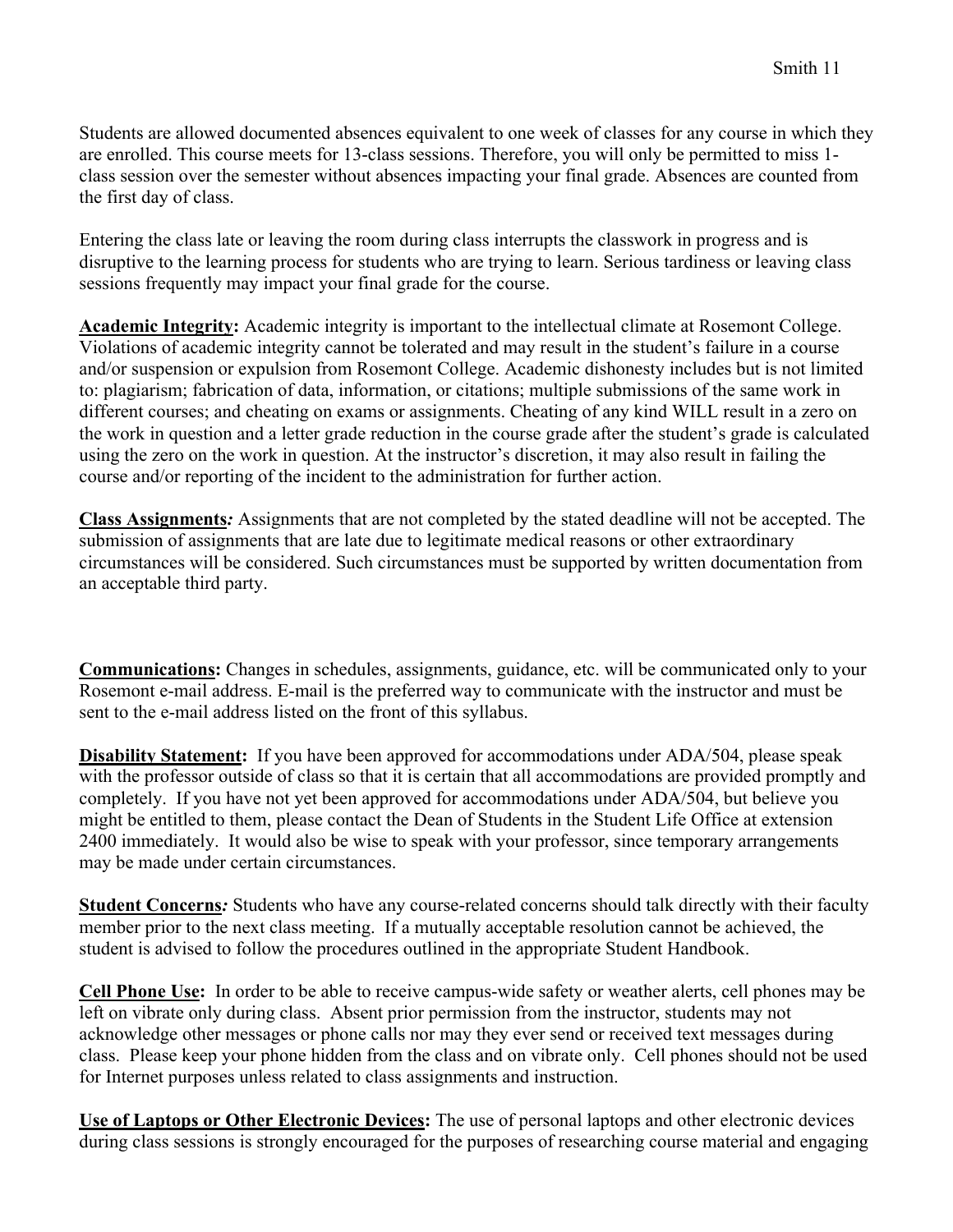in classroom discussion. Students should not use their personal laptops for any other purposes during any class session. Failure to abide by this policy may impact your final grade.

The use of personal cell phones during class session is strongly discouraged. If you experience an emergency situation please communicate the potential to receive a phone call during the class session at the start of class. You will be permitted to step outside the classroom to receive your call. Please do your best not to disturb the learning process in the classroom.

**Recording Lectures:** Neither video nor audio recording may be made of any lecture in this course without the express consent of the instructor.

**Inclement Weather:** The Rosemont "snow number" is Montgomery County 342. Announcements of closings are also posted on the website and placed on the main college number, 610-527-0200. Students are encouraged to register their cell phone or email address to e2Camplus on the iWay for cancellation notices.

**Course Website:** Information for this course, including, but not limited to, an electronic copy of this syllabus, is available through the course website located in the Rosemont College online learning portal (Canvas) located at https://rosemont.instructure.com/login/canvas. See your instructor if you have questions about accessing the course website.

**Submitting Papers Electronically:** Writing assignments for this course are to be submitted electronically via the course website.

# **Rosemont College 2018-2019 Graduate Academic Calendar**:

https://rosemont.edu/\_resources/site-pdfs/registrar/2018-2019\_sgps\_academic\_calendar.pdf

# **Required Textbooks and Equipment**

A. Gladding, S. T. (2015). *Groups: A counseling specialty* (7th ed.). Upper Saddle River, NJ: Prentice-Hall. *ISBN: 978-0133905205*

# **VII. Tentative Course Schedule**

| <b>Date</b>           | <b>Topics/Activities</b>                                                                                                                                                                        | <b>Assignments Due</b>                                                                                                                                       |
|-----------------------|-------------------------------------------------------------------------------------------------------------------------------------------------------------------------------------------------|--------------------------------------------------------------------------------------------------------------------------------------------------------------|
| Week 1:<br>09/10/2018 | <b>Course Overview</b><br><b>Gladding Chapter 1: Types of Groups</b><br>and Group Work<br><b>Gladding Chapter 2: Group Dynamics</b><br><b>Gladding Chapter 3: Effective Group</b><br>Leadership | Video: Yalom Interview about Group<br>Theory:<br>(Rosemont Library > Media ><br><b>Search: "Understanding Group</b><br><b>Psychotherapy: An Interview"</b> ) |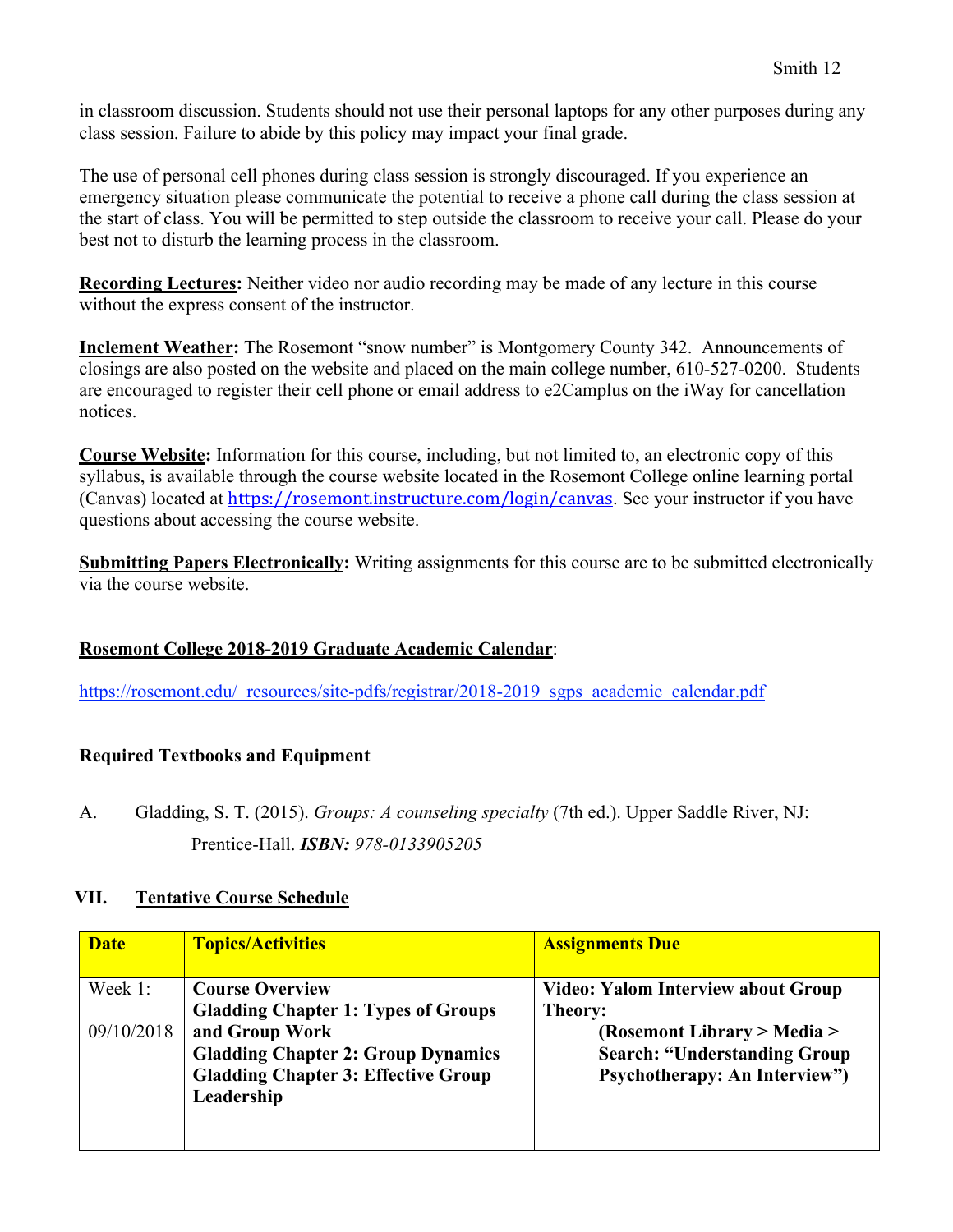| Week 2:         | <b>Gladding Chapter 4: Forming a Group</b><br><b>Gladding Chapter 5: The Transition</b>        | <b>Posts &amp; Reflections (1)</b>                             |
|-----------------|------------------------------------------------------------------------------------------------|----------------------------------------------------------------|
| 09/17/2018      | Period in a Group                                                                              |                                                                |
| Week 3:         | <b>Gladding Chapter 6: Working Stage</b><br><b>Gladding Chapter 7: Closing a Group</b>         | <b>Posts and Reflections (2)</b>                               |
| 09/24/2018      |                                                                                                |                                                                |
| Week 4:         | <b>Gladding Chapter 10: Ethical and Legal</b><br><b>Aspects of Working with Groups</b>         | <b>Posts and Reflections (3) - ASGW</b><br><b>Competencies</b> |
| 10/01/2018      |                                                                                                |                                                                |
| Week 5:         | <b>Gladding Chapter 8: Diversity and Social</b><br><b>Justice in Group Work</b>                |                                                                |
| 10/08/2018      | <b>Gladding Chapter 9: Specialty Groups</b><br>and Creativity in Groups                        |                                                                |
| Week 6:         | <b>Co-Leading and Group Facilitation (1)</b><br><b>Gladding Chapter 15: Reality, Adlerian,</b> | <b>Posts and Reflections (4)</b>                               |
| 10/15/2018      | & Person-Centered Groups                                                                       |                                                                |
| Week 7:         | <b>Co-Leading and Group Facilitation (2)</b><br><b>Gladding Chapter 16: Existential,</b>       | <b>Posts and Reflections (5)</b>                               |
| 10/22/2018      | Gestalt, REBT, & Psychodrama Groups                                                            |                                                                |
| Week 8:         | <b>Co-Leading and Group Facilitation (3)</b><br><b>Gladding Chapter 11: Group for</b>          |                                                                |
| 10/29/2018      | Children                                                                                       |                                                                |
| Week 9:         | <b>Co-Leading and Group Facilitation (4)</b><br><b>Gladding Chapter 12: Group for</b>          | <b>Theory Paper</b>                                            |
| 11/05/2018      | <b>Adolescents</b>                                                                             |                                                                |
| <b>Week 10:</b> | <b>Co-Leading and Group Facilitation (5)</b><br><b>Gladding Chapter 13: Group for Adults</b>   |                                                                |
| 11/12/2018      |                                                                                                |                                                                |
| Week 11:        | <b>Co-Leading and Group Facilitation (6)</b><br><b>Gladding Chapter 14: Group for Older</b>    |                                                                |
| 11/19/2018      | <b>Adults</b>                                                                                  |                                                                |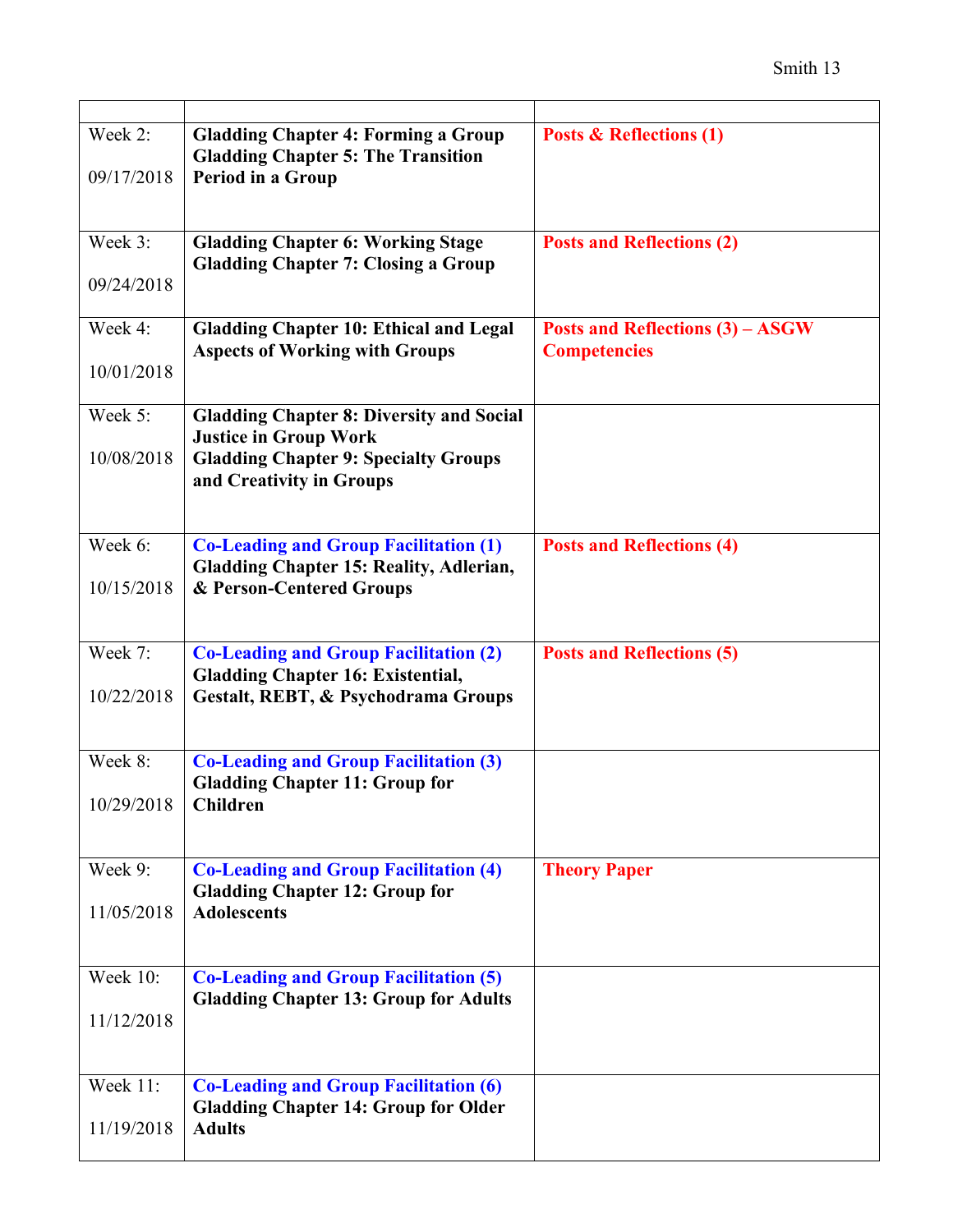| Week 12:   | <b>Co-Leading and Group Facilitation (7)</b> | <b>Group Development Assignment</b> |
|------------|----------------------------------------------|-------------------------------------|
|            | <b>Final Examination Review</b>              |                                     |
| 11/26/2018 |                                              |                                     |
|            |                                              |                                     |
|            |                                              |                                     |
| Week 13:   | <b>Course Termination</b>                    | <b>Final Examination</b>            |
|            |                                              |                                     |
| 12/03/2018 |                                              |                                     |
|            |                                              |                                     |
|            |                                              |                                     |

#### **VIII. Bibliography**

#### **A. Print Resources**

- Association for Specialties in Group Work (2006) Professional standards for the training of group Workers. *Journal for Specialists in Group Work,* 25, 327-342.
- Atkinson, D. R. (2004). *Counseling American minorities: A cross cultural perspective* (6<sup>th</sup> ed.). New York, NY: McGraw Hill.
- Brown, D. (2012). *Career information career counseling and career development* (10<sup>th</sup> ed.). Upper Saddle River, NJ: Pearson.
- Gerrity, D. & DeLucis-Waack, J.L. (2007). Effectiveness of groups in the schools. *Journal for Specialists in Group Work* 32, 97-106.
- Furr, S. (2000). Structuring the group experience: A format for designing psychoeducational groups. *Journal for Specialists in Group Work, 25(1), 29-49.*
- Jones, K., & Robinson, E. III. (2000). Psychoeducational groups: A model for choosing topics and exercises appropriate to group stage. *Journal for Specialists in Group Work,* 25(4), 356-365.
- Perrone, K., & Sedlacek, W. (2000). A comparison of group cohesiveness and client satisfaction in homogeneous and heterogeneous groups. *Journal for Specialists in Group Work,* 25(3), 243-251.
- Ritchie, M., & Huss, S. (2000). Recruitment and screening of minors for group counseling. *Journal for Specialists in Group Work, 25*(2), 146-156.
- Stockton, R. Morran, D., & Nitza, A. (2000). Processing group events: A conceptual map for leaders. *Journal for Specialists in Group Work, 25*(4), 343-355.
- Yalom, I.D., & Leszcz, M. (2005). *The theory and practice of group psychotherapy* (5<sup>th</sup> ed.). New York, NY: Basic Books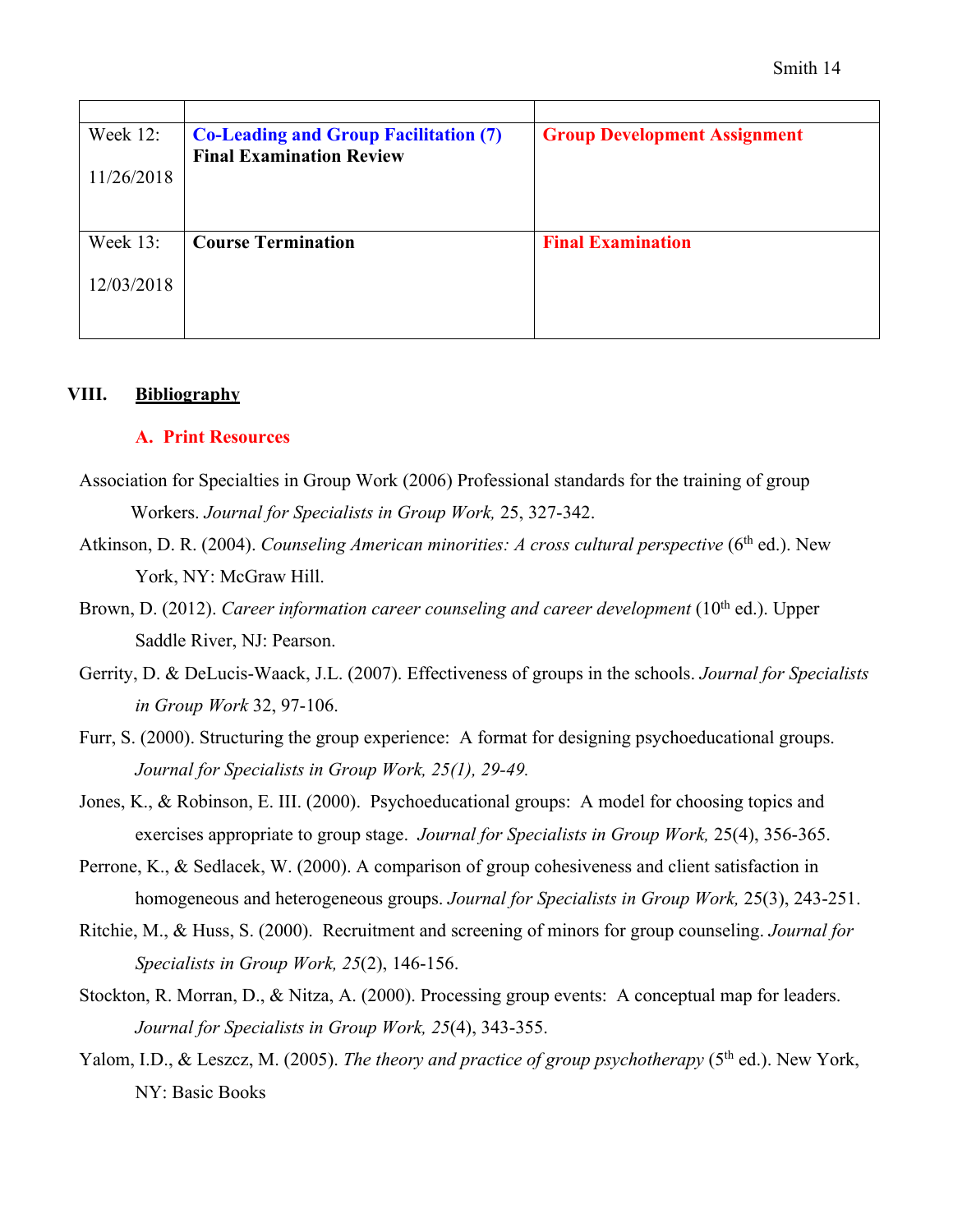# **B. Non-Print Resources**

#### **American Counseling Association:** www.counseling.org

#### **Association for Specialists in Group Work (ASGW):** www.asgw.org

The ASGW web page provides resources for practitioners. The site also links to The Journal for Specialists in Group Work. Original research papers, editorials, and works on training and practice are featured on this site.

**Journal for Specialist in Group Work:** http://www.asgw.org/journal.asp

**Emerging Technologies (Counseling Sites):** www.emtech.net/counsel.htm

**Forsyth's Group Dynamics Resource Page:** http://www.richmond.edu/~dforsyth/gd/

**Tavistock Institute:** www.tavinstitute.org

The Tavistock Institute is a not for profit organization that aims at helping those interested in group dynamics to combine research in the social sciences with professional practice.

#### **IX. CACREP Standards Assessment Crosswalk**

| <b>CACREP Standard</b>                                                                                                                                                                                                                                                                                                                                | <b>Assessment</b>                                                   | <b>Learning Outcomes</b> |
|-------------------------------------------------------------------------------------------------------------------------------------------------------------------------------------------------------------------------------------------------------------------------------------------------------------------------------------------------------|---------------------------------------------------------------------|--------------------------|
| The multiple professional roles and<br>functions of counselors across specialty<br>areas, and their relationships with human<br>service and integrated behavioral health<br>care systems, including interagency and<br>interorganizational collaboration and<br>consultation (1b. Professional Counseling<br><b>Orientation and Ethical Practice)</b> | Posts and Reflections<br>& Final Examination                        | $(A)$ $(D)$              |
| Ethical standards of professional<br>counseling organizations for credentialing<br>bodies, and applications of ethical and legal<br>considerations in professional counseling<br>(1i. Professional Counseling Orientation<br>and Ethical Practice)                                                                                                    | Posts and Reflections,<br>Group Development,<br>& Final Examination | $(A)$ $(F)$              |
| Strategies for personal and professional<br>self-evaluation and implications for<br>practice (1k. Professional Counseling<br><b>Orientation and Ethical Practice)</b>                                                                                                                                                                                 | Group Development                                                   | $(D)$ $(H)$              |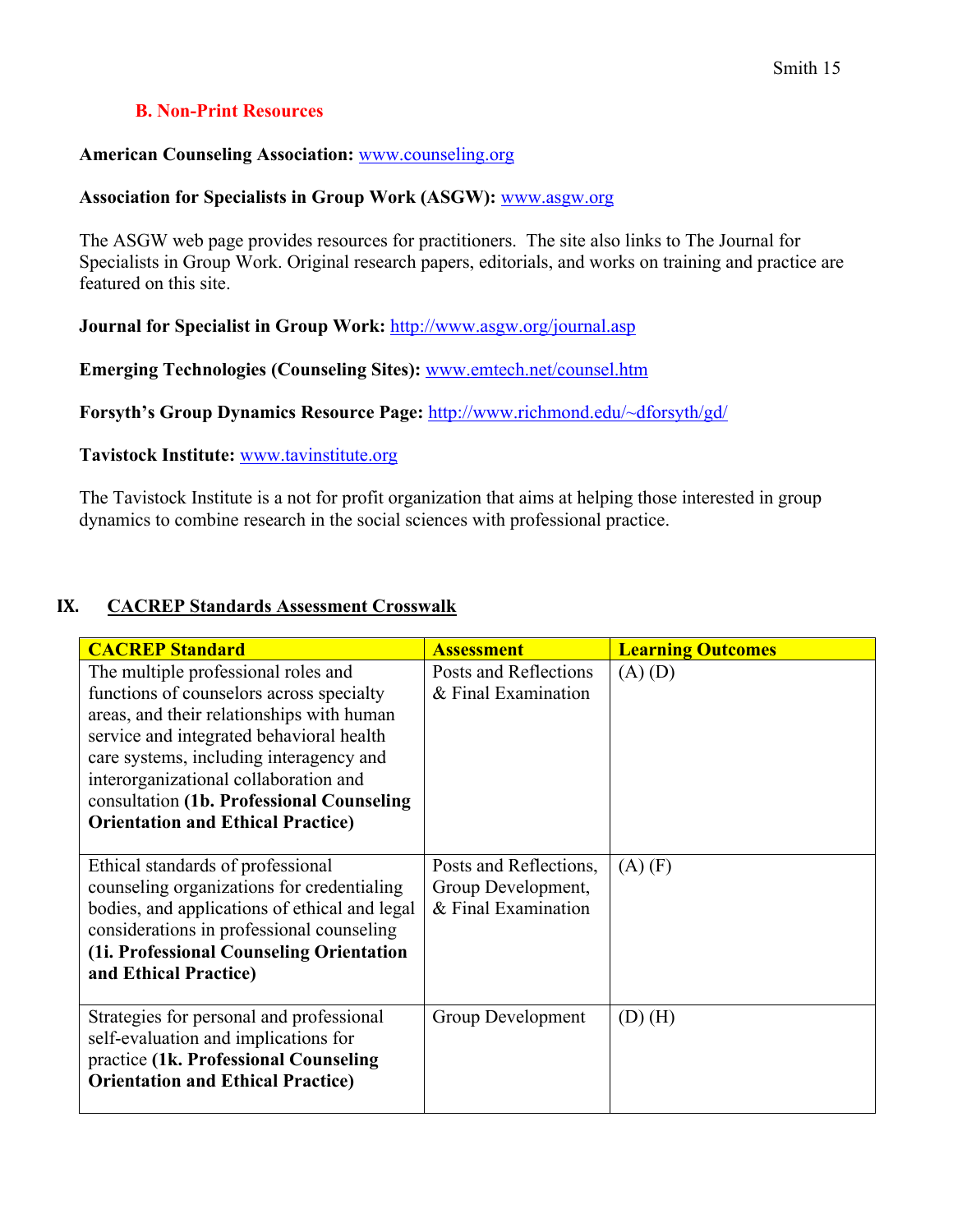| The effects of power and privilege for<br>counselors and clients (2e. Social and<br><b>Cultural Diversity)</b>                                                                         | Posts and Reflections,<br>Theory Paper, & Co-<br>Leading and Group<br>Participation                           | $(C)$ (E) (H)     |
|----------------------------------------------------------------------------------------------------------------------------------------------------------------------------------------|---------------------------------------------------------------------------------------------------------------|-------------------|
| Help-seeking behaviors of diverse clients<br>(2f. Social and Cultural Diversity)                                                                                                       | Posts and Reflections,<br>Co-Leading, & Group<br>Participation                                                | $(C)$ (E) (H)     |
| Theories of individual and family<br>development across the lifespan (3a.<br><b>Human Growth and Development)</b>                                                                      | Posts and Reflection<br>& Theory Paper                                                                        | $(A)$ $(B)$       |
| Theories and etiology of addictions and<br>addictive behaviors (3d. Human Growth<br>and Development)                                                                                   | Posts and Reflection<br>& Theory Paper                                                                        | $(A)$ $(B)$ $(G)$ |
| Systemic and environmental factors that<br>affect human development, functioning,<br>and behavior (3f. Human Growth and<br>Development)                                                | Posts and Reflections,<br>Co-Leading and<br>Group Participation,<br>Group Development,<br>& Final Examination | $(A)$ $(C)$ $(E)$ |
| Effects of crisis, disasters, and trauma on<br>diverse individuals across the lifespan (3g.<br><b>Human Growth and Development)</b>                                                    | Posts and Reflections<br>& Theory Paper                                                                       | $(A)$ $(C)$ $(G)$ |
| Strategies for career development program<br>planning, organization, implementation,<br>administration, and evaluation (4f. Career<br>Development)                                     | Posts and Reflections<br>Theory Paper &<br>Group Development                                                  | $(D)$ $(G)$       |
| Strategies for advocating for diverse<br>clients' career and educational development<br>and employment opportunities in a global<br>economy (4g. Career Development)                   | Posts and Reflections,<br>Theory Paper, Group<br>Development & Final<br>Examination                           | $(B)$ $(G)$       |
| Strategies for facilitating client skills<br>development for career, educational, and<br>life-work planning and management (4h.<br><b>Career Development)</b>                          | Posts and Reflections<br>& Theory Paper                                                                       | $(B)$ $(F)$       |
| Ethical and culturally relevant strategies for<br>addressing career development (4j. Career<br>Development)                                                                            | Theory Paper &<br>Group Development                                                                           | $(A)$ $(B)$ $(D)$ |
| Ethical and culturally relevant strategies for<br>establishing and maintaining in-person and<br>technology-assisted relationships (5d.<br><b>Counseling and Helping Relationships)</b> | Co-Leading and<br>Group Participation                                                                         | $(A)$ $(D)$ $(F)$ |
| Counselor characteristics and behaviors<br>that influence the counseling process (5f.<br><b>Counseling and Helping Relationships)</b>                                                  | Theory Paper & Co-<br>Leading and Group<br>Participation                                                      | $(C)$ (E) (F) (H) |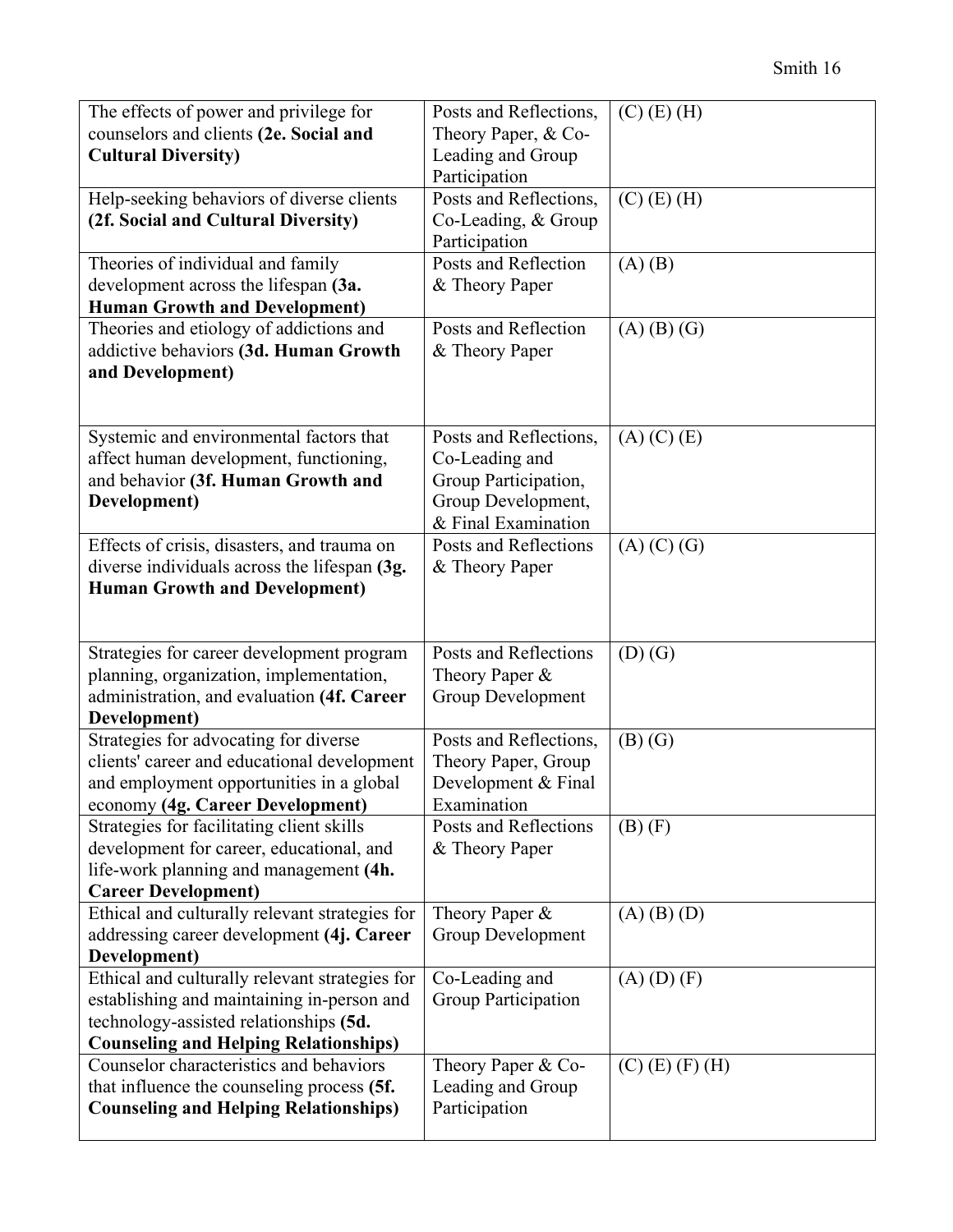| Essential interviewing, counseling, and<br>case conceptualization skills (5g.                                                                                               | Group Development<br>& Final Examination                                                                                                                    | $(C)$ $(D)$                                |
|-----------------------------------------------------------------------------------------------------------------------------------------------------------------------------|-------------------------------------------------------------------------------------------------------------------------------------------------------------|--------------------------------------------|
| <b>Counseling and Helping Relationships)</b><br>Developmentally relevant counseling<br>treatment or intervention plans (5h.<br><b>Counseling and Helping Relationships)</b> | Theory Paper &<br><b>Group Development</b>                                                                                                                  | $(A)$ $(B)$ $(D)$                          |
| Development of measurable outcomes for<br>clients (5i. Counseling and Helping<br><b>Relationships)</b>                                                                      | Theory Paper &<br><b>Group Development</b>                                                                                                                  | $(D)$ $(G)$                                |
| Evidence-based counseling strategies and<br>techniques for prevention and intervention<br>(5j. Counseling and Helping<br><b>Relationships)</b>                              | Theory Paper & Final<br>Examination                                                                                                                         | (G)                                        |
| Suicide prevention models and strategies<br>(5l. Counseling and Helping<br><b>Relationships)</b>                                                                            | Theory Paper                                                                                                                                                | (G)                                        |
| Crisis intervention, trauma-informed, and<br>community-based strategies, such as<br>Psychological First Aid (5m. Counseling<br>and Helping Relationships)                   | Theory Paper                                                                                                                                                | $(C)$ $(G)$                                |
| Processes for aiding students in developing<br>a personal model of counseling (5n.<br><b>Counseling and Helping Relationships)</b>                                          | Posts and Reflections<br>& Theory Paper                                                                                                                     | $(D)$ $(G)$ $(H)$                          |
| Theoretical foundations of group<br>counseling and group work (6a. Group<br><b>Counseling and Group Work)</b>                                                               | Posts and Reflections,<br>Theory Paper, Group<br>Development, & Final<br>Examination                                                                        | $(B)$ $(D)$ $(H)$                          |
| Dynamics associated with group process<br>and development (6b. Group Counseling<br>and Group Work)                                                                          | Posts and Reflections,<br>Theory Paper, & Co-<br>Leading and Group<br>Participation                                                                         | $(C)$ (D) (E) (F) (H)                      |
| Therapeutic factors and how they<br>contribute to group effectiveness<br>(6c. Group Counseling and Group<br>Work)                                                           | Posts and Reflections,<br>Theory Paper, Co-<br>Leading and Group<br>Participation, Group<br>Development, & Final<br>Examination                             | $(C)$ (D) (E) (F) (H)                      |
| Characteristics and functions of effective<br>group leaders (6d. Group Counseling and<br><b>Group Work)</b><br>Approaches to group formation, including                     | Posts and Reflections,<br>Theory Paper, Co-<br>Leading and Group<br>Participation, Group<br>Development, & Final<br>Examination<br><b>Group Development</b> | $(B)$ (C) (D) (E) (F) (G) (H)<br>$(D)$ (H) |
| recruiting, screening, and selecting<br>members (6e. Group Counseling and<br><b>Group Work)</b>                                                                             |                                                                                                                                                             |                                            |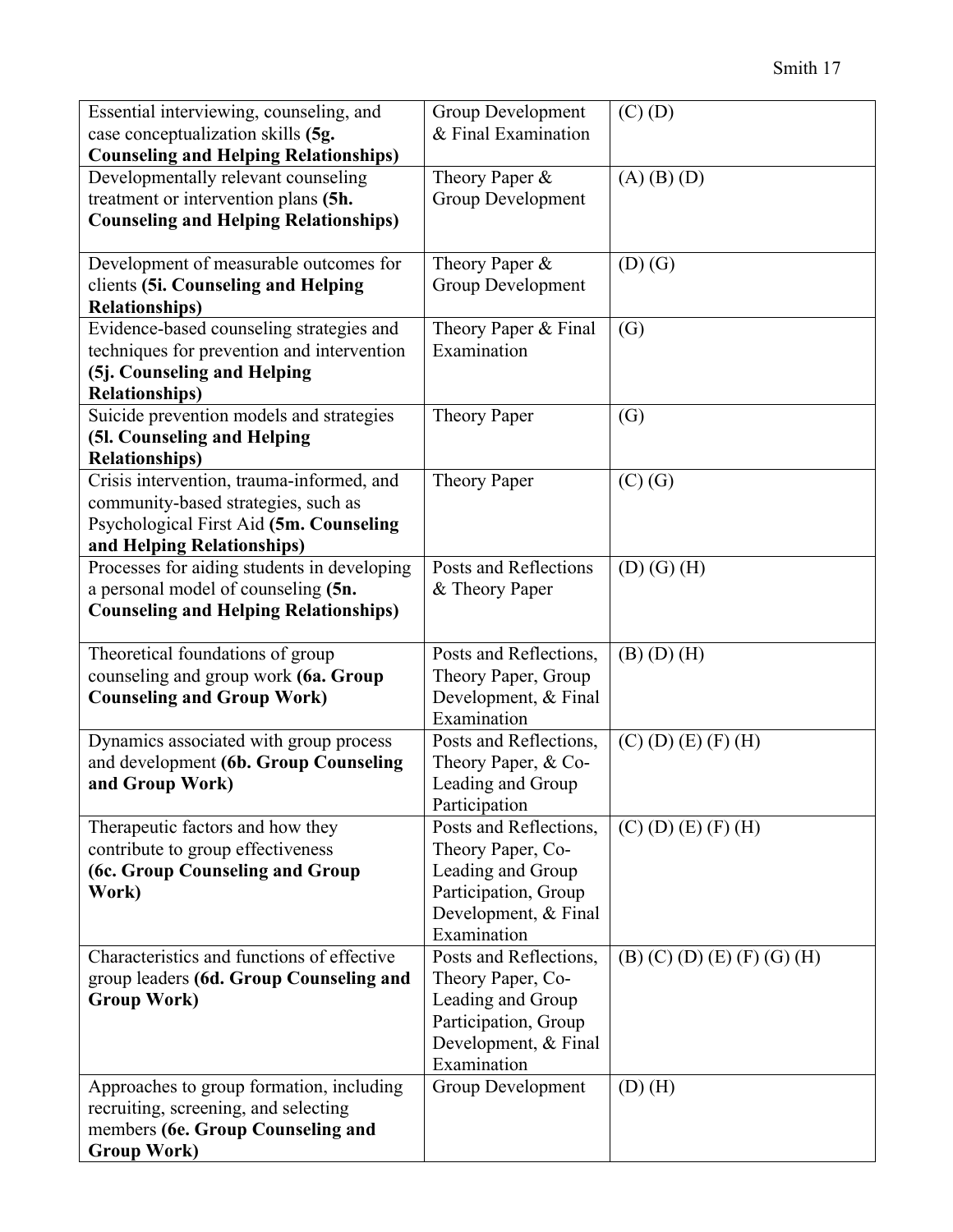| Types of groups and other considerations       | Posts and Reflections,     | $(B)$ (C) (D) (E) (F) (G)     |
|------------------------------------------------|----------------------------|-------------------------------|
| that affect conducting groups in various       | Theory Paper, Group        |                               |
| settings (6f. Group Counseling and             | Development, & Final       |                               |
| <b>Group Work)</b>                             | Examination                |                               |
| Ethical and culturally relevant strategies for | Co-Leading and             | $(A)$ (B) (D) (E) (F) (G) (H) |
| designing and facilitating groups (6g.         | Group Participation &      |                               |
| <b>Group Counseling and Group Work)</b>        | <b>Group Development</b>   |                               |
| Direct experiences in which students           | Co-Leading and             | $(D)$ $(H)$                   |
| participate as group members in a small        | <b>Group Participation</b> |                               |
| group activity, approved by the program,       |                            |                               |
| for a minimum of 10 clock hours over the       |                            |                               |
| course of one academic term (6h. Group         |                            |                               |
| <b>Counseling and Group Work)</b>              |                            |                               |
| Methods of effectively preparing for and       | <b>Group Development</b>   | $(C)$ $(D)$                   |
| conducting initial assessment meetings (7b.    |                            |                               |
| <b>Assessment and Testing)</b>                 |                            |                               |
| Procedures for assessing risk of aggression    | Theory Paper &             | $(C)$ $(D)$                   |
| or danger to others, self-inflicted harm, or   | Group Development          |                               |
| suicide (7c. Assessment and Testing)           |                            |                               |
| Procedures for identifying trauma and          | Theory Paper &             | $(C)$ $(D)$                   |
| abuse and for reporting abuse (7d.             | <b>Group Development</b>   |                               |
| <b>Assessment and Testing)</b>                 |                            |                               |
|                                                |                            |                               |
| Use of assessments for diagnostic and          | Group Development          | $(D)$ $(H)$                   |
| intervention planning purposes (7e.            | & Final Examination        |                               |
| <b>Assessment and Testing)</b>                 |                            |                               |
|                                                |                            |                               |
| Identification of evidence-based counseling    | <b>Theory Paper</b>        | $(B)$ $(G)$                   |
| practices (8b. Research and Evaluation)        |                            |                               |
| Needs assessments (8c. Research and            | <b>Group Development</b>   | $(D)$ $(G)$                   |
| <b>Evaluation</b> )                            | & Final Examination        |                               |
|                                                |                            |                               |
| Evaluation of counseling interventions and     | Group Development          | $(D)$ $(G)$                   |
| programs (8e. Research and Evaluation)         |                            |                               |

| <b>CACREP Specialty Area (Clinical</b> | <b>Assessment</b>      | <b>Learning Outcome</b> |
|----------------------------------------|------------------------|-------------------------|
| <b>Mental Health Counseling</b>        |                        |                         |
| 1. Foundations                         |                        |                         |
| B. Theories and models related to      | Posts and Reflections, | (B)                     |
| clinical mental health counseling      | Theory Paper, Group    |                         |
|                                        | Development, & Final   |                         |
|                                        | Examination            |                         |
| 2. Contextual Dimensions               |                        |                         |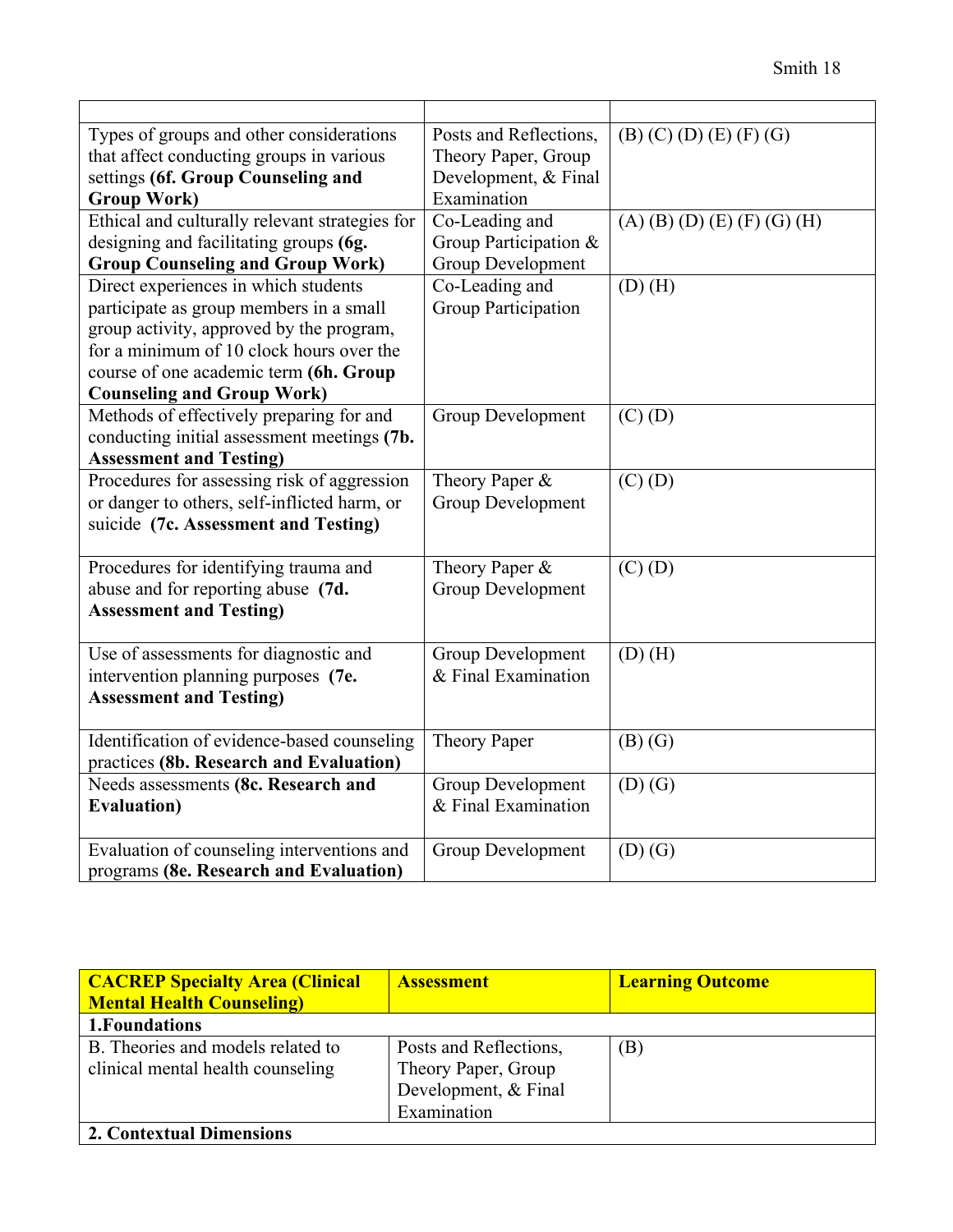| A. Roles and settings of clinical<br>mental health counselors                                                                                                                                                | Posts and Reflections, Co-<br>Leading and Group<br>Participation, & Group<br>Development                                           | $(A)$ (C) (D)     |
|--------------------------------------------------------------------------------------------------------------------------------------------------------------------------------------------------------------|------------------------------------------------------------------------------------------------------------------------------------|-------------------|
| C. Mental health service delivery<br>modalities within the continuum of<br>care, such as inpatient, outpatient,<br>partial treatment and aftercare, and the<br>mental health counseling services<br>networks | Posts and Reflections,<br>Group Development, &<br><b>Final Examination</b>                                                         | $(D)$ $(H)$       |
| J. Cultural factors relevant to clinical<br>mental health counseling                                                                                                                                         | Posts and Reflections &<br>Group Development                                                                                       | (E)               |
| L. Legal and ethical considerations<br>specific to clinical mental health<br>counseling                                                                                                                      | Posts and Reflections,<br>Theory Paper, Co-Leading<br>and Group Participation,<br>Group Development, &<br><b>Final Examination</b> | $(A)$ $(D)$ $(E)$ |
| 3. Practice                                                                                                                                                                                                  |                                                                                                                                    |                   |
| A. Intake interview, mental status<br>evaluation, biopsychosocial history,<br>mental health history, and<br>psychological assessment for<br>treatment planning and caseload<br>management                    | <b>Group Development</b>                                                                                                           | $(D)$ (H)         |
| B. Techniques and interventions for                                                                                                                                                                          | Posts and Reflections,                                                                                                             | $(B)$ $(D)$ $(G)$ |

Theory Paper, Co-Leading and Group Participation, &

Group Development

| <b>CACREP Specialty Area</b>      | <b>Assessment</b>             | <b>Learning Outcome</b> |  |
|-----------------------------------|-------------------------------|-------------------------|--|
| <b>(School Counseling)</b>        |                               |                         |  |
| <b>2. Contextual Dimensions</b>   |                               |                         |  |
| B. School counselor roles in      | Posts and Reflections, Co-    | $(C)$ $(D)$             |  |
| consultation with families, P-12  | Leading and Group             |                         |  |
| and postsecondary school          | Participation, & Group        |                         |  |
| personnel, and community          | Development                   |                         |  |
| agencies                          |                               |                         |  |
| G. Characteristics, risk factors, | Posts and Reflections, Theory | $(C)$ $(D)$             |  |
| and warning signs of students at  | Paper, & Final Examination    |                         |  |
| risk for mental health and        |                               |                         |  |
| behavioral disorders              |                               |                         |  |
| I. Signs and symptoms of          | Posts and Reflections, Theory | (G)                     |  |
| substance abuse in children and   | Paper, & Final Examination    |                         |  |
| adolescents as well as the signs  |                               |                         |  |
| and symptoms of living in a       |                               |                         |  |

prevention and treatment of a broad

range of mental health issues